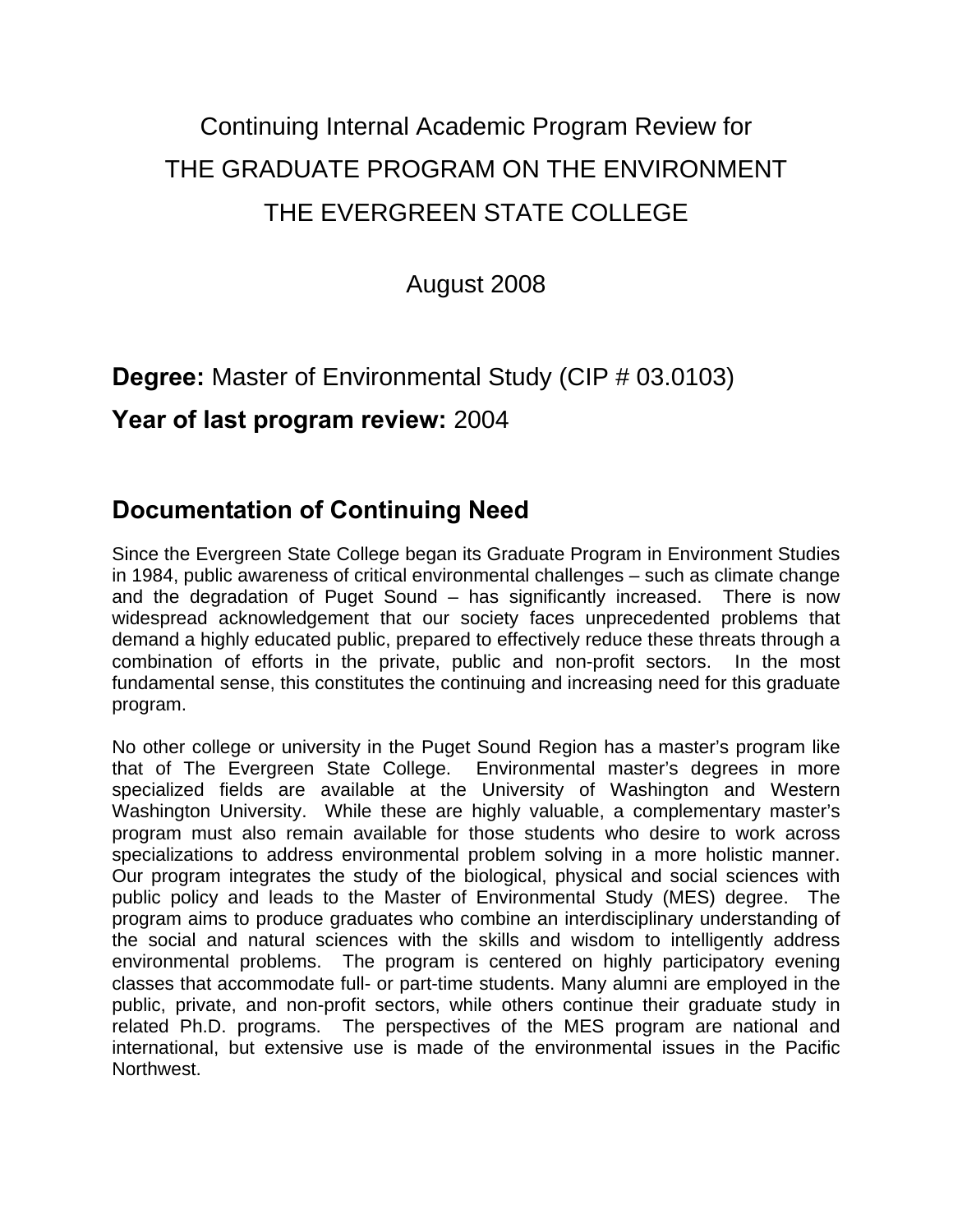### *MES Curriculum*

The MES curriculum consists of three closely integrated components, which are (1) 4 required core programs; (2) electives, offered to provide more specialized training in subjects related to environmental studies; and (3) thesis work, which often takes the form of applied research. Students are also encouraged to undertake internship and independent learning activities in their second year. An MES degree requires 72 quarter-hours of credit, including 32 credits of core work and 8 or 16 credits of thesis, along with 24 or 32 credits of electives. The exact mix of elective credits and thesis credits will vary according to which of two thesis options a student selects. Students enrolled full time (12 hours per quarter) can complete all degree requirements in six quarters.

The MES program is designed so working students can attend part time. Core and elective programs meet in the evening and late afternoon. Students who enroll for 8 hours per quarter require a minimum of 9 quarters to complete the MES degree. These students usually take the core sequence before enrolling in electives or beginning the thesis project. Electives and thesis work are also available in the summer.

The MES core sequence starts with a general view of environmental study, in the course "Political Economic and Ecological Processes." This program provides a framework for understanding current environmental issues from an interdisciplinary perspective. Students begin to develop the skills to become producers of new knowledge, rather than being strictly learners of information already available. Multiple methods of data acquisition and analysis are introduced through examples drawn from many fields of study. The philosophy of science and the problematic relationship between science and policy are also introduced.

The second core course is "Ecological and Social Sustainability." This course addresses central issues in contemporary sustainability studies on theoretical and practical levels. Emphasis is on ways to promote both environmental and social sustainability. Areas covered may include environmental quality at regional, national and global scales; energy use and alternative energies; resource availability and access to resources; social and cultural issues of sustainability; and indicators to guide policy. As part of this program, students write and present a research paper to provide evidence of their readiness to advance to candidacy.

The third core course is "Quantitative and Qualitative Data Analysis for Environmental Studies." In this course, students learn how to integrate the use of inferential statistics and qualitative data analysis to conduct rigorous examinations of the social, biological, and physical aspects of environmental issues. This knowledge prepares students for their own research and for understanding and critiquing research articles and reports in fields of their choosing.

The final core course is "Case Studies and Thesis Research Design," in which students apply and strengthen the skills they gained in their first year of MES core studies, by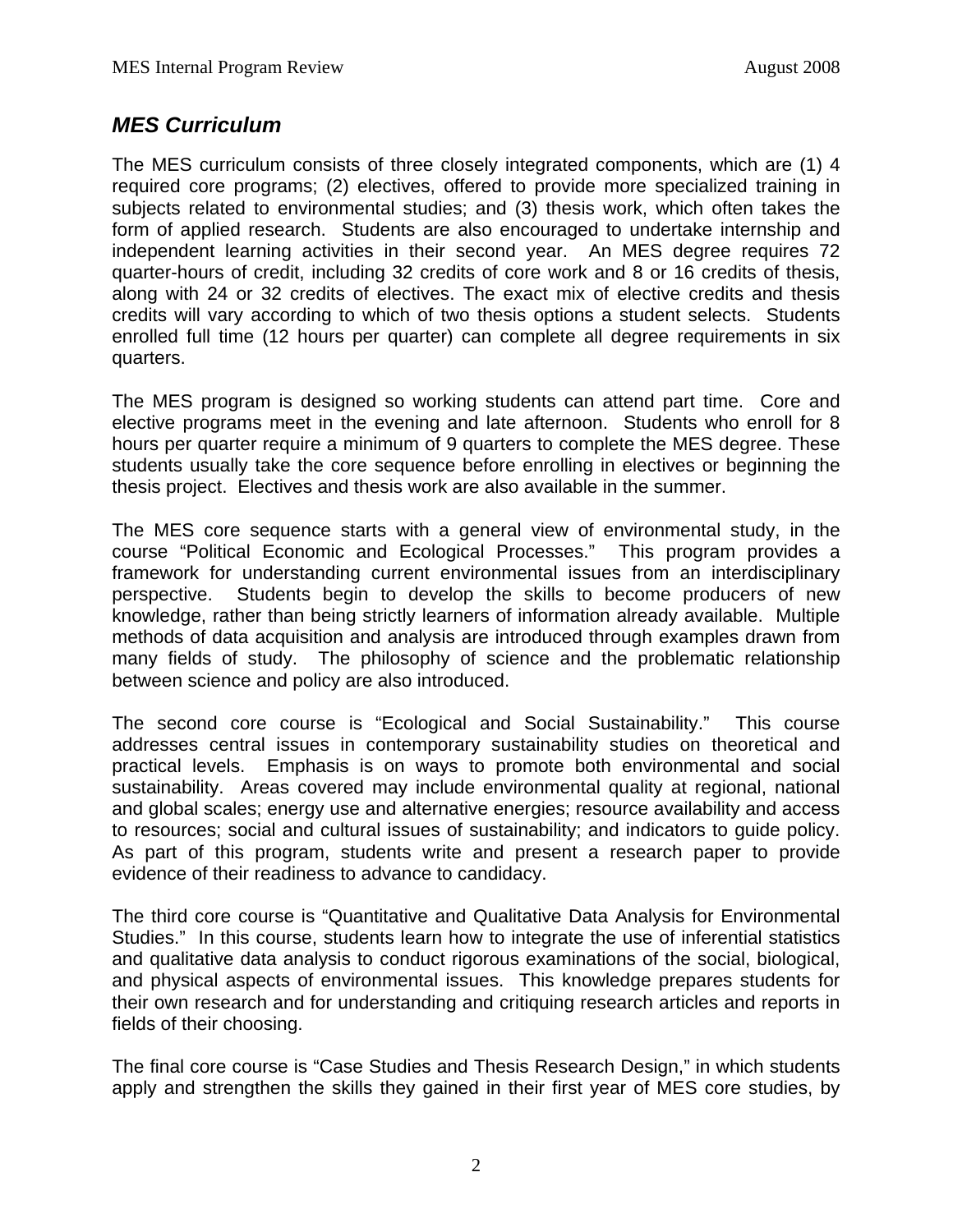carrying out individual or small group projects. Students and faculty also work together to apply what has been learned throughout the core sequence about interdisciplinary environmental research to design individual thesis research plans that will be ready to carry out by the end of the fall quarter of the student's second year.

Four-credit electives offer students the opportunity to study a specific subject in more depth than is possible in core programs. Current electives are listed at <http://www.evergreen.edu/mes/electives.htm>. MES students may also enroll in MPA electives and apply the credits earned toward their MES elective requirements. Additionally, students can take up to 8 elective credits of course work in the form of internships and individual contracts.

The MES program offers two ways to fulfill the thesis requirement, namely the 8-credit "Thesis: Essay of Distinction" and the 16-credit "Thesis." Both require the student to engage in research on a significant topic and consider its political, economic and scientific aspects. It can be an individual or a team effort. The project preferably should be of value to an external client or organization as well as meeting high academic and theoretical standards. Primary differences between the two thesis options lie in the scope of the problem examined and the manner in which the research is conducted. The Thesis: Essay of Distinction reviews and analyzes an existing body of information and does not involve substantial original field or survey research. This thesis option is written in a workshop setting during winter and spring quarters of the student's final year. Students selecting this option take 8 hours of thesis credits and 32 hours of elective credits. The 16-credit thesis option represents a substantial research project conducted independently by the student with the support and guidance of a threeperson thesis committee. It offers the opportunity for extended fieldwork, data collection and analysis. The thesis committee includes 2 Evergreen faculty members plus an outside reader appropriate to the topic. Students selecting this option take 16 hours of thesis credits and 24 hours of elective credits. As the culminating act of the thesis project, students share results with faculty and students in a public, oral presentation.

Starting in the Fall of 2006, the Master in Environmental Study and Master in Public Administration Programs at The Evergreen State College began offering a combined MES/MPA Degree (CIP 03.0299). This joint program is designed both for environmental professionals who wish to improve their administrative skills and for public administrators and public policy professionals who want to gain expertise in the analysis of environmental issues. Three students enrolled in the joint degree pathway in AY 2007-08 (1.6 annual average FTE). The first joint degree will likely be awarded for spring 2008. All of these students have started out as MES students, before applying to become joint MES/MPA students.

Joint-degree students must complete a total of 96 credits in both programs to obtain the degree, including core coursework and electives in both programs. Electives should be approximately equally divided between MES and MPA. If a student is in the MPA-Tribal program, s/he must take five MPA-tribal concentration courses. The MPA and MES Directors must approve students' educational plans for elective work. All joint-degree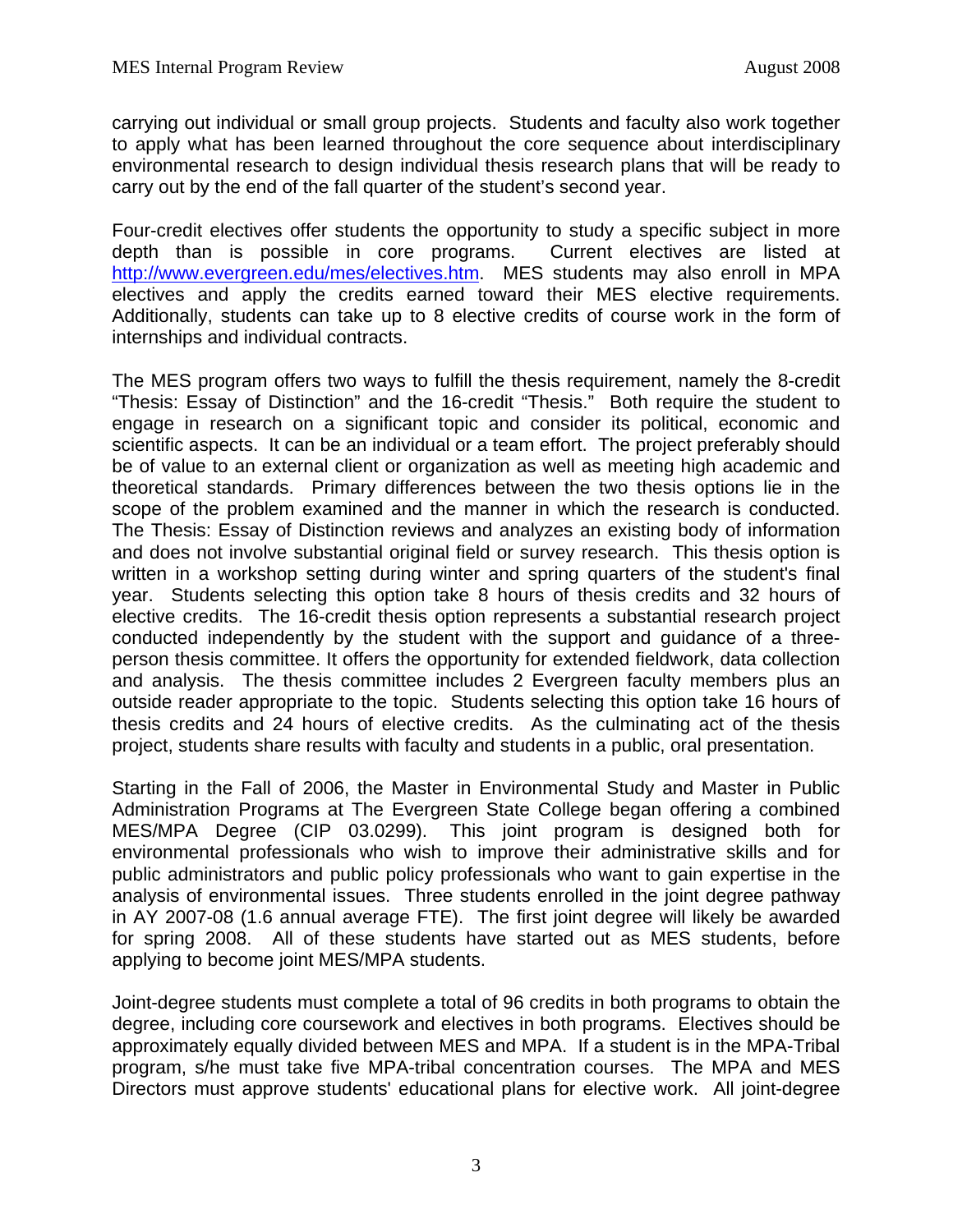students are required to complete an 8- or 16-credit MES thesis instead of the MPA capstone or thesis. The MES/MPA thesis prospectus requires approval by both the MPA and MES Directors. Students may choose either the MES or MPA research methods/design programs in the MES or MPA core.

### *MES Faculty and Administration*

There are 5 faculty members serving exclusively in the MES program at any one time and they all have doctoral degrees and practical experience in their fields, representing a range of natural and social sciences. A balance of these disciplinary fields is maintained in the teams of 2-3 faculty members who teach each of the 4 required, "core" courses. MES faculty members rotate in and out of the graduate program from the undergraduate program, typically remaining in MES for two to three years at a time. At Evergreen, it is not possible for faculty members to teach both graduate and undergraduate courses at the same time because of time commitments of teaching a full-time undergraduate program. Service of 2 years at any one time in the MES program allows faculty members and students to get to know each other and to form close working relationships for purposes of research and thesis writing. There is a total of 5.0 faculty FTE teaching in MES annually.

The MES Director is a faculty member who typically teaches an 8-credit, core MES course in the fall quarter, teaches a 4-credit MES elective in the winter quarter, serves as a thesis reader throughout the year, and works as a half-time administrator in the summer. An MES faculty member reviews applications and makes detailed admissions recommendations to the Director, who then makes final admissions decisions. The Director also makes decisions about the acceptability of transfer credits. A full-time MES Assistant Director is responsible for providing services to alumni, and to prospective and current students. The AD is also responsible for recruitment, marketing and community outreach. The key focus of the AD is to (1) support outreach efforts to prospective students, which will result in recruitment to the Program; and (2) provide student-service assistance (advising, internships, financial aid, employment and careers, personal) to existing students, in order to increase retention to graduation. The position also supports efforts to cultivate the involvement of alumni, an Advisory Board, and members of the community in the Program's affairs.

There is also a work-study student who serves as Program Assistant. This position provides administrative and clerical support to the Assistant Director and Director.

The MES Program budget is adequate and is currently as follows:

| \$88,827.00 total                              |
|------------------------------------------------|
| Account 6100 - Salaries and Wages: \$58,152.00 |
| \$15,515.00                                    |
| Account 7230 - Goods and Services: \$10,360.00 |
| \$4,800.00                                     |
|                                                |

#25102, MES Academic: \$ 9,800.00 total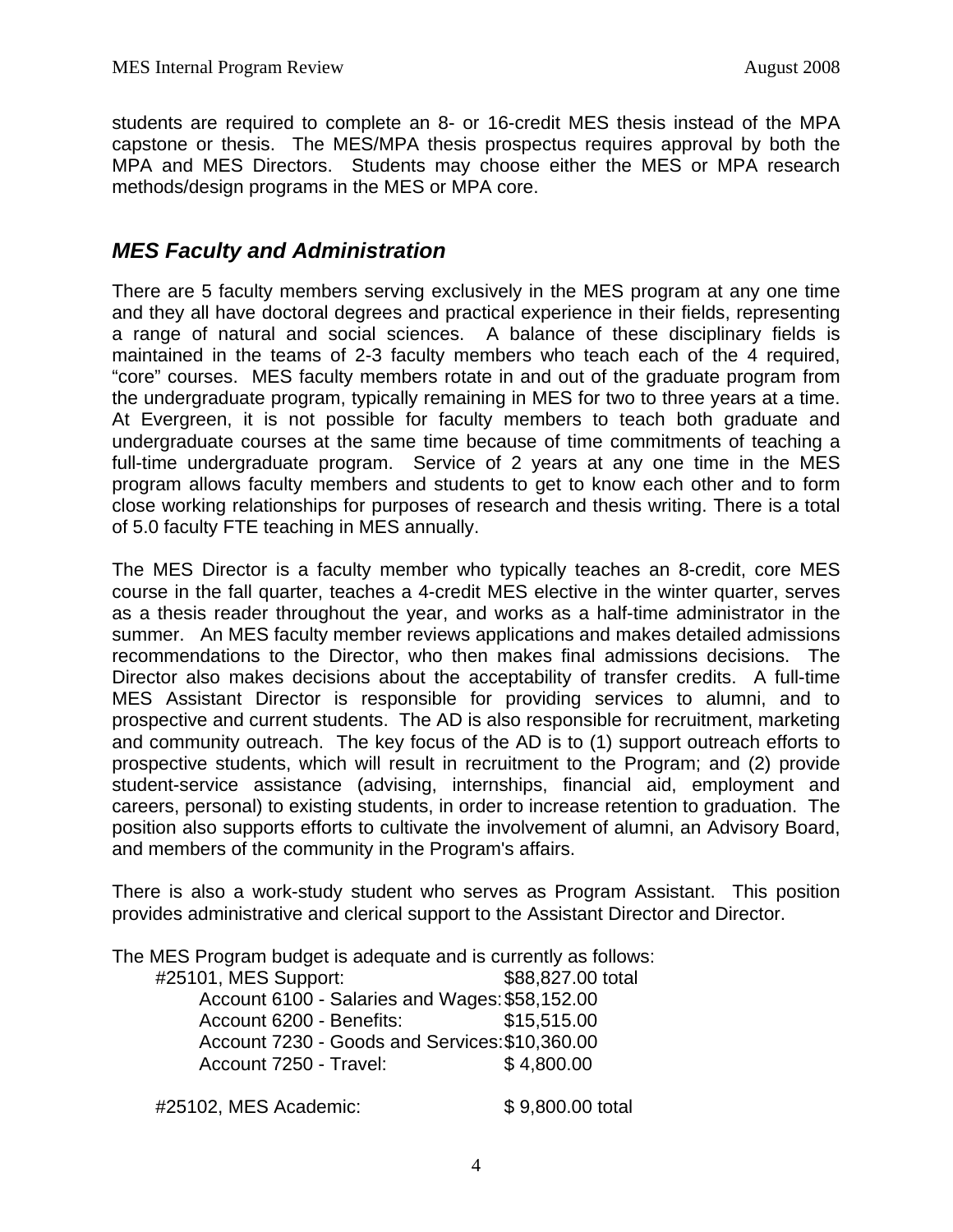Account 7230 - Goods and Services: \$ 9,800.00

### *MES Students*

The MES program admits up to 40 students each year. All MES faculty are involved in revising admissions or graduation requirements. Program policies and regulations are distributed at orientation and are always available on the program web site (see MES Student Policy Handbook at <http://www.evergreen.edu/mes/messupport.htm>). All admissions and graduation requirements are clearly posted on the program web site (<http://www.evergreen.edu/mes/>) as well as being spelled out in the Student Policy Handbook and the Thesis Handbook. These handbooks are revised and updated annually by the MES Director and Assistant Director.

Each entering class takes the core sequence as a group during their first 4 quarters. Students develop a cohesive and cooperative approach to learning that cannot be matched by taking a scattering of individual courses. Continuing students work to integrate their first-year colleagues into a strong, supportive learning community of about 80 – 90 students overall, dedicated to increasing their knowledge and understanding of the many facets of professional environmental work. About two-thirds of Evergreen's MES students have undergraduate degrees in the natural sciences, primarily biology or environmental studies. The remainder has degrees in the social sciences and humanities. Some come directly from undergraduate work. Many bring to the program work or volunteer experience in diverse areas. MES students have ranged in age from 22 to well over 60. We are also privileged to have  $2 - 3$  international students enroll each year. The students and faculty members report that this diversity of backgrounds, experience and ages contributes significantly to their overall learning. Each year, approximately 25 students graduate with their master's degrees.

The following data, compiled by Laura Coghlan, Director of Institutional Research and Assessment for The Evergreen State College, provide more details about the composition of the MES student body during the period between this internal program review and the previous review. These data show a continuing demand for the program among students during this period of time. Among other things, the data also show that, to a significant degree, the MES Program serves Washington residents and students of low income levels.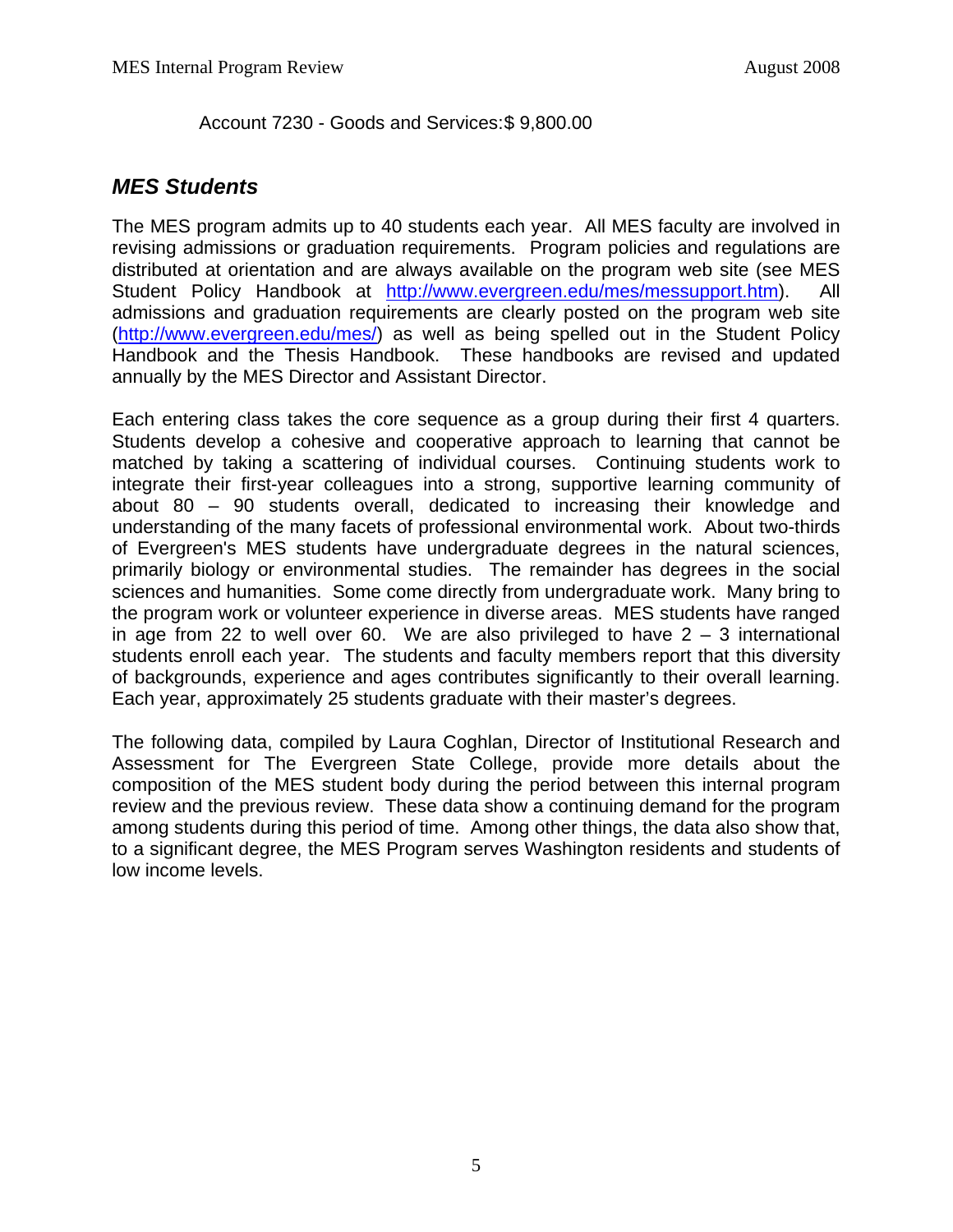#### **Masters of Environmental Studies**

#### **Demographics of Enrolled Students Fall Quarters 2003 to 2007**

| <b>Fall Quarter *</b>                 | 2003           | 2004           | 2005           | 2006                    | 2007                    |
|---------------------------------------|----------------|----------------|----------------|-------------------------|-------------------------|
| <b>TOTAL STUDENT HEADCOUNT</b>        | 90             | 76             | 85             | 82                      | 83                      |
|                                       |                |                |                |                         |                         |
| <b>Male</b>                           | 36             | 37             | 40             | 35                      | 32                      |
| <b>Female</b>                         | 54             | 39             | 45             | 47                      | 51                      |
| % Female                              | 60.0%          | 51.3%          | 52.9%          | 57.3%                   | 61.4%                   |
|                                       |                |                |                |                         |                         |
| African-American                      | 1              | $\mathbf 0$    | $\overline{0}$ | 1                       | $\overline{2}$          |
| <b>Asian/Pac Islander</b>             | 5              | 3              | 1              | 1                       | $\overline{2}$          |
| <b>Native American/Alaskan Native</b> | $\mathbf{1}$   | $\overline{2}$ | 1              | $\overline{2}$          | $\overline{1}$          |
| <b>Hispanic</b>                       | 3              | $\overline{2}$ | $\overline{2}$ | $\mathbf 0$             | 3                       |
| White                                 | 68             | 60             | 73             | 71                      | 70                      |
| <b>Not Indicated/Other</b>            | 12             | 9              | 8              | $\overline{7}$          | 5                       |
| <b>SUBTOTAL STUDENTS OF COLOR</b>     | 10             | $\overline{7}$ | $\overline{4}$ | $\overline{\mathbf{4}}$ | 8                       |
| % Students of Color                   | 11.1%          | 9.2%           | 4.7%           | 4.9%                    | 9.6%                    |
|                                       |                |                |                |                         |                         |
| <b>Average Age</b>                    | 33             | 33             | 33             | 35                      | 33                      |
|                                       |                |                |                |                         |                         |
| <b>Washington Resident</b>            | 74             | 63             | 70             | 70                      | 74                      |
| Non-resident                          | 16             | 13             | 15             | 12                      | 9                       |
| % Washington Resident                 | 82.2%          | 82.9%          | 82.4%          | 85.4%                   | 89.2%                   |
|                                       |                |                |                |                         |                         |
| Regular (degree-seeking)              | 89             | 75             | 82             | 77                      | 77                      |
| Special (non-matriculated)            | 1              | 1              | 3              | 5                       | 6                       |
|                                       |                |                |                |                         |                         |
| <b>Low Income</b>                     | 29             | 29             | 39             | 35                      | 36                      |
| (≤ 150% of federal poverty level)     | 32.2%          | 38.2%          | 45.9%          | 42.7%                   | 43.4%                   |
| <b>First Generation</b>               | 11             | 13             | 9              | 14                      | 12                      |
| (per FAFSA or application)            | 12.2%          | 17.1%          | 10.6%          | 17.1%                   | 14.5%                   |
|                                       | $\overline{2}$ | 1              | 2              | 4                       | $\overline{\mathbf{4}}$ |
| <b>Disability (reported)</b>          | 2.2%           | 1.3%           | 2.4%           | 4.9%                    | 4.8%                    |

*\*Source: PCHEES 10th day enrollment reports* 

# **Assessment**

MES assessment is a continuing process that includes assessment of student work, of faculty performance, and of program effectiveness. Student work is assessed in detail during and at the culmination of each course through feedback on assignments and through the narrative evaluation process. Student/faculty evaluation conferences and narrative evaluations are carried out in the same manner as in Evergreen's undergraduate program. Since the maximum student/faculty ratio is smaller in the MES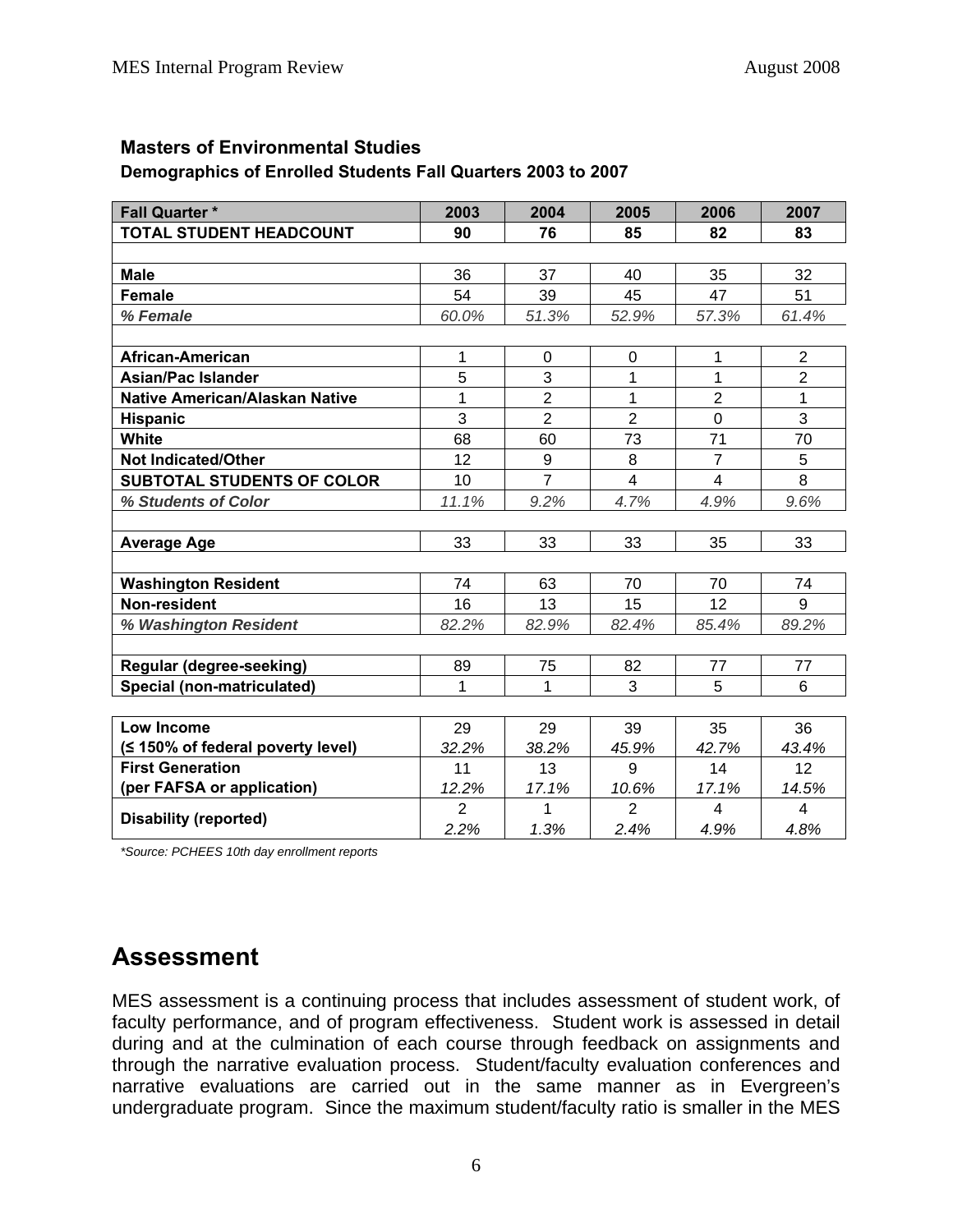program (15/1) than in the undergraduate program (25/1), we have close working relationships and excellent opportunities for assessment. Students also provide assessment of faculty and program performance through this process. The MES Director and Assistant Director regularly seek and receive informal assessments of program performance from students at all points in their academic trajectories. This is done mostly through personal meetings but also through correspondence. Faculty performance is assessed by the MES Director through regular communications with faculty and students and through formal evaluation conferences between the Director and adjunct faculty.

An intensive, two-day program assessment was conducted in September of 2005 in a "summer institute" called, "The Future of Graduate Environmental Studies at Evergreen." The purpose of the summer institute was to assess where the MES program had been, where it should be going, and how to get there. Readings, presentations and working groups were organized to foster creative thinking about strengthening the MES program. MES was assessed within the broader context of the evolving field of graduate environmental studies programs and, for that reason, Dr. Will Focht was invited to assess our program (see his report to the Provost, attached) and to participate in the summer institute as a resource person and facilitator. Dr. Focht, who is Director of the Environmental Institute and Director of the Environmental Science Graduate Program at Oklahoma State University, has many years of experience leading a comprehensive survey of environmental studies and science programs offered in U.S. universities. Participants in the summer institute included every previous MES Director except one; many current, former and future MES faculty members; current students, alumni, and MES support staff. These participants formed working groups to developing recommendations for the MES program from a variety of perspectives.

These assessments found that the ways in which we taught research methods were overdue for reform and a number of improvements were needed in the content and consistency of our other offerings as well. Instruction in research methods needed to be integrated into the entire sequence of required courses, which has now been done. Instead of teaching only quantitative data analysis, as was the practice in the recent past, introductions to both qualitative and quantitative methods has now been instituted in the core sequence. The old case studies core course was assessed as not serving an essential, generic function and the thesis writing process needed to be strengthened as well, by starting the process earlier and by providing greater instruction in research methods. To solve this problem, the old case studies course was replaced with a new "Case Studies/Thesis Research Design" course, which was highly successful in its first iteration in the fall of 2007. Finally, it was found that there should be more fieldwork throughout the curriculum and this is being addressed with more field-based electives and some field\work has even been introduced into the core classes.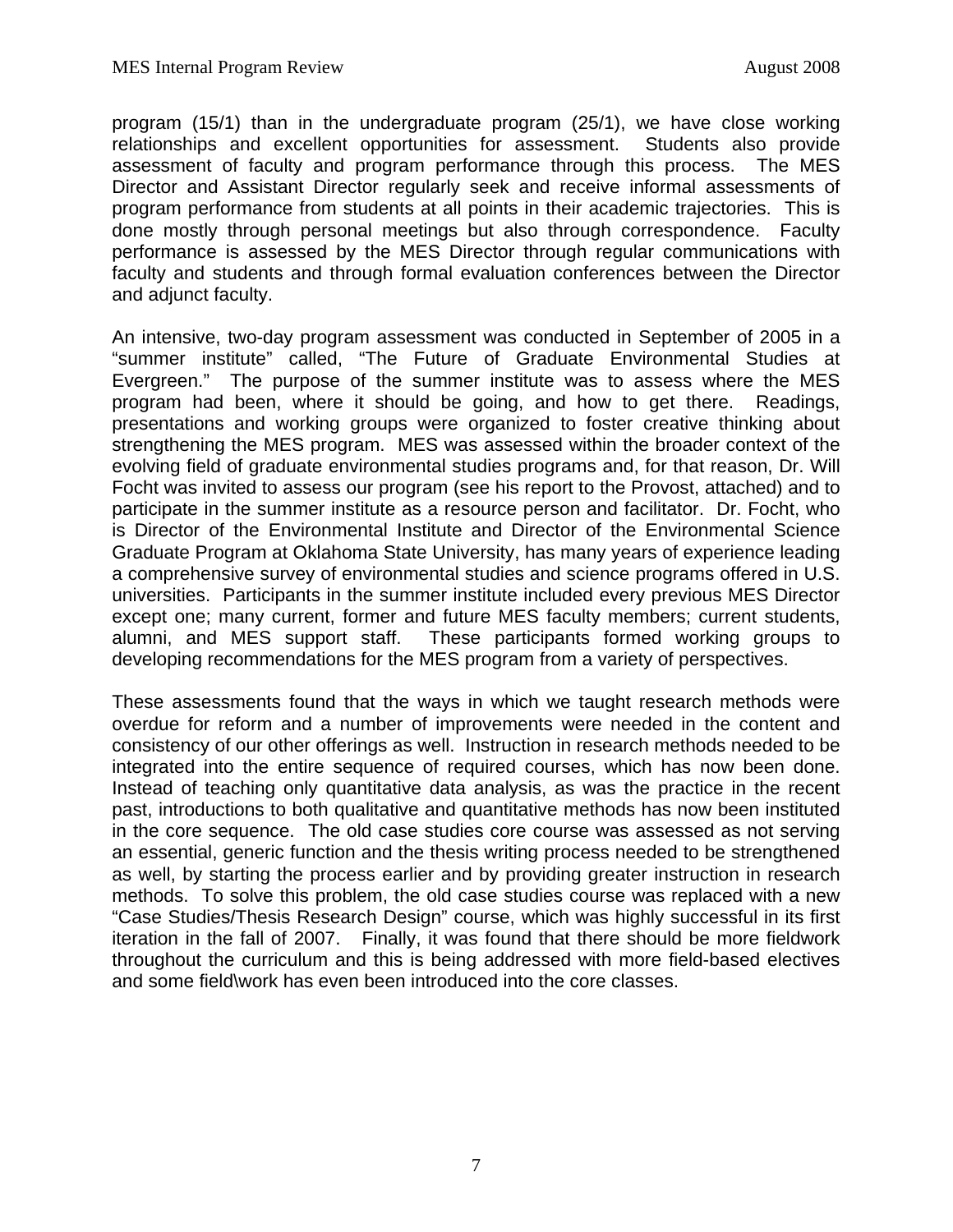### **Plans for improvement**

The assessment process will be strengthened in the coming academic year. The Assistant Director is currently developing a series of instruments for gathering student input at the beginning, midpoint, and termination of their paths through the program. These will consist of questionnaires and interviews. The information gathered in these ways will be used by the Assistant Director and Director to inform all aspects of the program.

An evaluation process and continual record of program performance is also planned, in order to keep systematic records of the performance of the recently-revised curriculum along with suggestions for improvement. This will be modeled along the lines of the evaluation process used by the Tribal: Reservation-based/Community-determined Program (RBCD), which produces a documents they call "Gleanings" that provides a historical record of performance over time. This new MES program assessment process will be useful both internally and for a variety of people and institutions elsewhere who may be interested in what we are learning about how to deliver a strong, interdisciplinary, graduate-level, environmental studies program.

It is very important to strengthen the process of building institutional memory and learning from experience. As a first step in this assessment process, the faculty teams for each core course will compile narrative and statistical documentation of what and how they are teaching in their courses, along with their assessments of how well it went, and their recommendations for future instructors of those courses. The Director will build upon that by interviewing each instructor to develop additional narrative and critique. Student input distilled from the Assistant Director's assessment process (described in the previous paragraph) will be incorporated into this MES evaluation process as well.

Finally, the MES Advisory Board will be reactivated in 2009. The last time the Advisory Board met was in May 2005. Reengagement with the Advisory Board is very important for purposes of external review and advice. Moreover, Board members will be called upon for assistance with external funding, student recruitment, cultivations of internships opportunities, and related needs.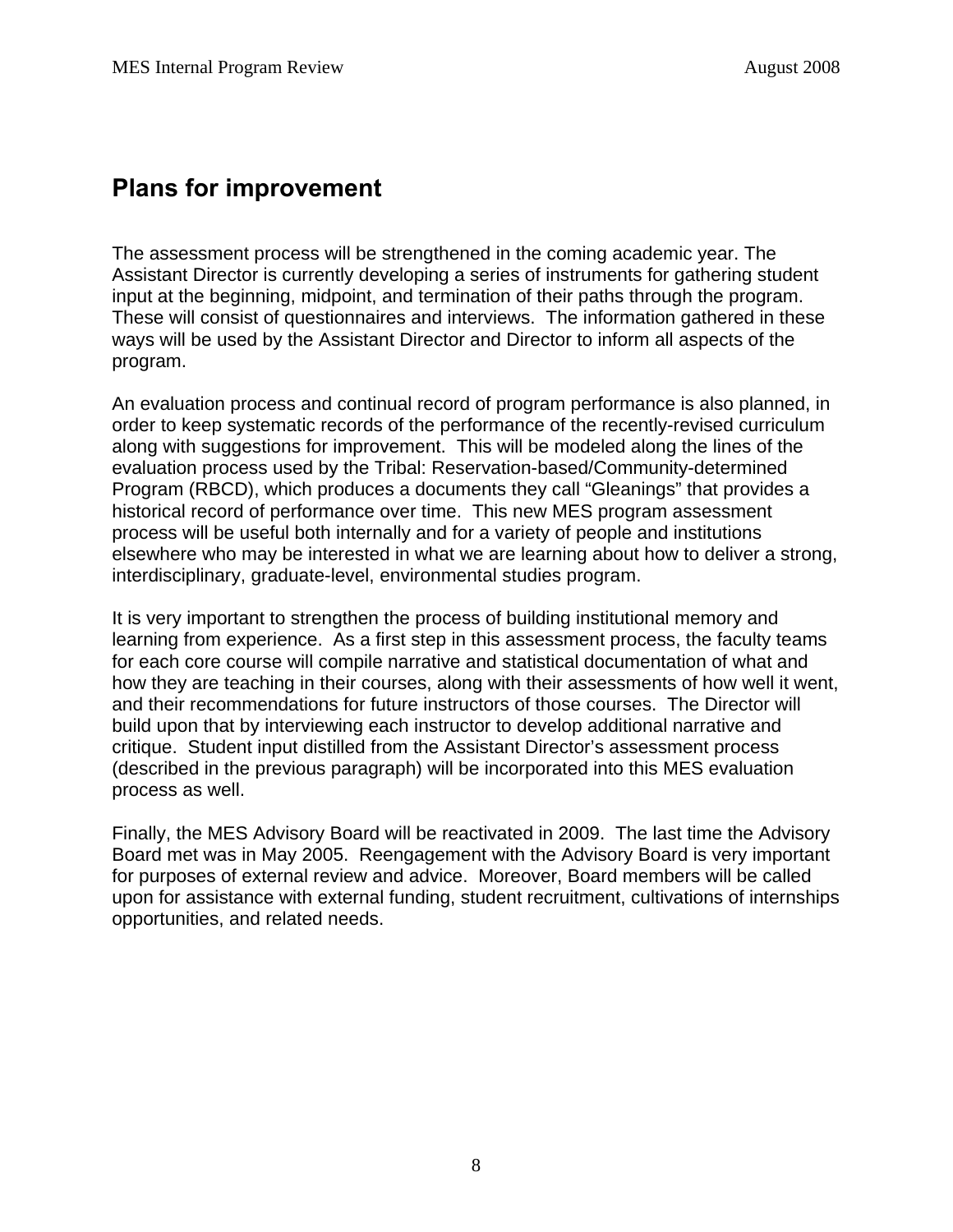### **APPENDIX**

*Source of appendix data: Institutional Research and Assessment* 

#### **MES Admissions History**

| <b>Completed Applications</b>                        | Fall<br>2003 | Fall<br>2004 | Fall<br>2005 | <b>Fall</b><br>2006 | Fall<br>2007 |
|------------------------------------------------------|--------------|--------------|--------------|---------------------|--------------|
| # completed applications                             | 57           | 54           | 61           | 43                  | 48           |
| # completed applications from students<br>of color*  | 6            | 6            | 3            | 4                   |              |
| # completed applications from WA<br>residents        | 26           | 24           | 31           | 29                  | 31           |
| # completed applications from non-<br>residents**    | 26           | 23           | 22           | 13                  | 12           |
| # completed applications from<br>contested residency | 5            | 7            | 8            |                     |              |

|                                       | Fall   | <b>Fall</b> | Fall   | Fall   | Fall   |
|---------------------------------------|--------|-------------|--------|--------|--------|
| <b>Admission</b>                      | 2003   | 2004        | 2005   | 2006   | 2007   |
| Total # offered admission             | 53     | 50          | 61     | 41     | 47     |
| % admitted                            | 93.0%  | 92.6%       | 100.0% | 95.3%  | 97.9%  |
| # students of color offered admission | 5      | 5           | 3      | 4      | 3      |
| % SOC admitted                        | 83.3%  | 83.3%       | 100.0% | 100.0% | 100.0% |
| # WA residents offered admission      | 24     | 22          | 31     | 27     | 30     |
| % WA resident admitted                | 92.3%  | 91.7%       | 100.0% | 93.1%  | 96.8%  |
| # non-residents offered admission     | 24     | 22          | 22     | 13     | 12     |
| % non-resident admitted               | 92.3%  | 95.7%       | 100.0% | 100.0% | 100.0% |
| contested res offered admission<br>#  | 5      | 6           | 8      |        | 5      |
| % contested residents admitted        | 100.0% | 85.7%       | 100.0% | 100.0% | 100.0% |

|                                         | Fall  | Fall  | Fall  | Fall  | Fall   |            |
|-----------------------------------------|-------|-------|-------|-------|--------|------------|
| <b>Enrolled</b>                         | 2003  | 2004  | 2005  | 2006  | 2007   |            |
|                                         |       |       |       |       |        | Ave. yield |
| <b>Total New MES # enrolled</b>         | 26    | 34    | 42    | 27    | 34     | rate       |
| yield from admission                    | 49.1% | 68.0% | 68.9% | 65.9% | 72.3%  | 64.7%      |
| # students of color enrolled            | 2     | 3     |       |       | 3      |            |
| <b>SOC</b> yield from admission         | 40.0% | 60.0% | 33.3% | 75.0% | 100.0% |            |
| # WA residents enrolled                 | 15    | 19    | 27    | 23    | 25     |            |
| <b>WA resident</b> yield from admission | 62.5% | 86.4% | 87.1% | 85.2% | 83.3%  |            |
| # non-residents enrolled                | 9     | 11    | 9     | 3     | 6      |            |
| non-resident yield from admission       | 37.5% | 50.0% | 40.9% | 23.1% | 50.0%  |            |
| # contested res enrolled                | ⌒     | 4     | 6     |       | 3      |            |

*\*Students of Color in this presentation include African-American, Asian/Pacific Islander, Native American/Alaskan Native, and Hispanic/Latino students.* 

*\*\*Non-residents include non-residents and international applicants.*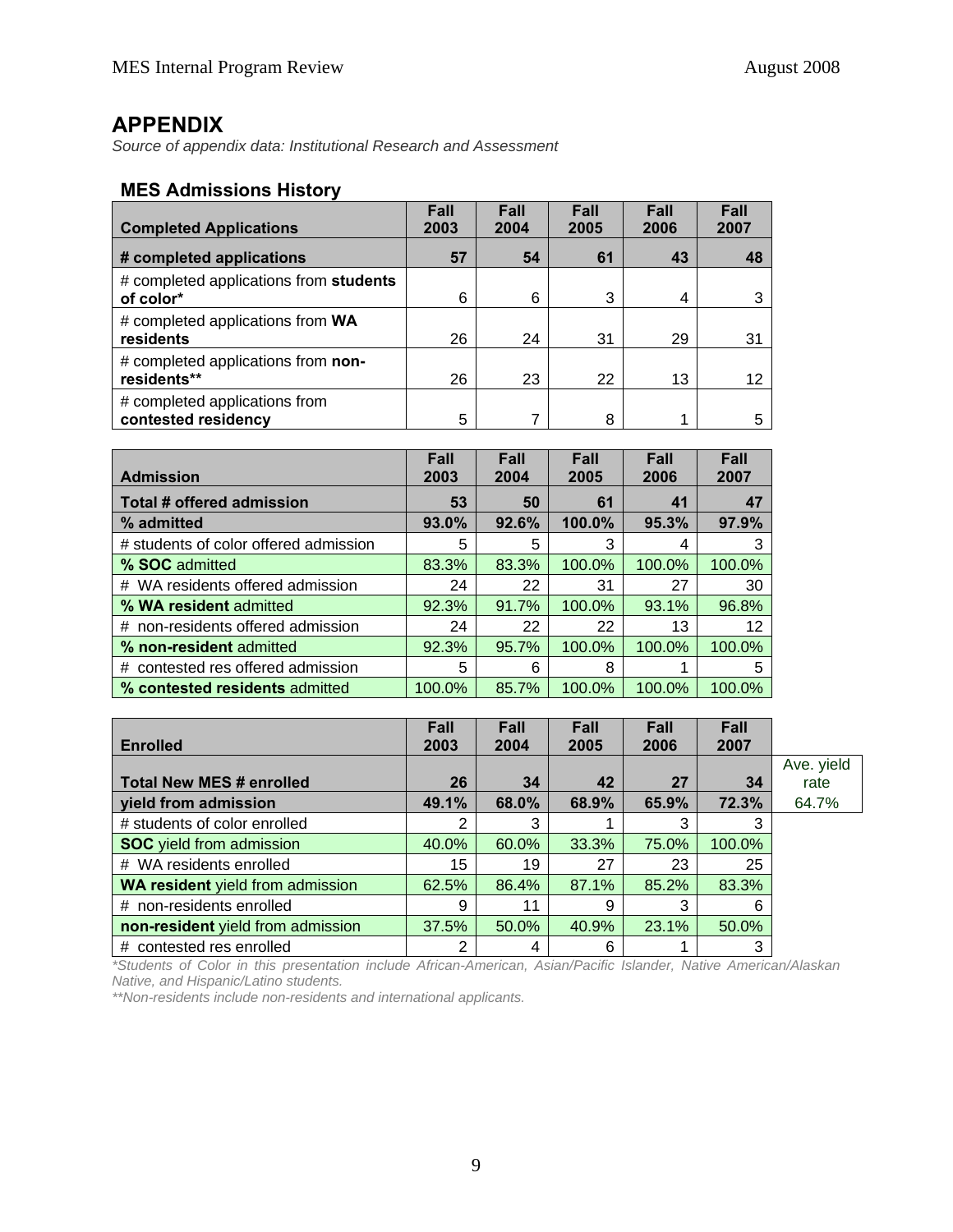### **MES Entering Cohorts: Retention and Graduation**

| <b>Fall Quarter New Students</b>                                | 2003                      | 2004                      | 2005                      | 2006                      | 2007                      |
|-----------------------------------------------------------------|---------------------------|---------------------------|---------------------------|---------------------------|---------------------------|
| # of New Degree-seeking MES Students                            | 26                        | 34                        | 42                        | 27                        | 34                        |
|                                                                 |                           |                           |                           |                           |                           |
| <b>Fall-to-Fall Retention</b>                                   | <b>F03-F04</b>            | <b>F04-F05</b>            | <b>F05-F06</b>            | F06-F07                   | F07-F08                   |
| # of New MES retained to 2nd fall gtr                           | 21                        | 25                        | 32                        | 23                        | not<br>available          |
| Retention rate to 2nd fall quarter                              | 80.8%                     | 73.5%                     | 76.2%                     | 85.2%                     | not<br>available          |
| retention adjusted for graduation in such anomalous situations. |                           |                           |                           |                           |                           |
| <b>Graduation Rate for New MES Admits</b>                       | Degree by<br>summer<br>05 | Dearee by<br>summer<br>06 | Degree by<br>summer<br>07 | Degree by<br>summer<br>08 | Degree by<br>summer<br>09 |
| # of New MES who earned degree within 2 yrs                     | 6                         | 10                        | 10                        | not<br>available          | not<br>available          |

| # of New MES who earned degree within 2 yrs | 6                         | 10                        | 10                        | available                 | available                 |
|---------------------------------------------|---------------------------|---------------------------|---------------------------|---------------------------|---------------------------|
| Graduation rate within 2 years              | 23.1%                     | 29.4%                     | 23.8%                     | not<br>available          | not<br>available          |
|                                             | Degree by<br>summer<br>06 | Degree by<br>summer<br>07 | Degree by<br>summer<br>08 | Degree by<br>summer<br>09 | Degree by<br>summer<br>10 |
| # of New MES who earned degree within 3 yrs | 10                        | 17                        | not<br>available          | not<br>available          | not<br>available          |
| Graduation rate within 3 years (cumulative) | 38.5%                     | 50.0%                     | not<br>available          | not<br>available          | not<br>available          |
|                                             | Degree by<br>summer<br>07 | Degree by<br>summer<br>08 | Degree by<br>summer<br>09 | Degree by<br>summer<br>10 | Degree by<br>summer<br>11 |
| # of New MES who earned degree within 4 yrs | 10                        | not available             | not<br>available          | not<br>available          | not<br>available          |
| Graduation rate within 4 years (cumulative) | 38.5%                     | not available             | not<br>available          | not<br>available          | not<br>available          |

*\*Retention and Graduation data (awarded degrees only) updated as of 08/08/08.* 

### **MES Degree Awards**

| <b>Academic Year</b>          | 03-04 | 04-05 | 05-06    | 06-07          | 07-08 |
|-------------------------------|-------|-------|----------|----------------|-------|
| <b>Total # of MES Degrees</b> |       |       |          |                |       |
| Awarded*                      | 40    | 19    | າາ<br>∠∠ | つ1<br><u>.</u> | noi   |

*\*Number of MES degrees awarded fall through summer of each academic year, run as of 08/08/08* 

#### **MES FTE Enrollment**

| MES Annual Average FTE*<br><b>History</b> | 03-04 | $04 - 05$ | 05-06 | $06-07**$ | $07 - 08$ |
|-------------------------------------------|-------|-----------|-------|-----------|-----------|
| <b>Actual Annual Average FTE</b>          | 68.7  | 55.9      | 69.2  | 60.5      | 62.2      |
| <b>Target Annual Average FTE</b>          | 55.0  | 55.0      | 55.0  | 55.0      | 55.0      |
| difference: actual FTE - target FTE       | 13.7  | 0.9       | 14.2  | 5.5       | 7.2       |

*\*Annual Average FTE includes only state-support FTE (state employee waivers excluded)* 

*\*\*Beginning in 06/07, TESC degree-seeking employees are admitted as full status degree-seeking students, and are counted toward FTE targets.*